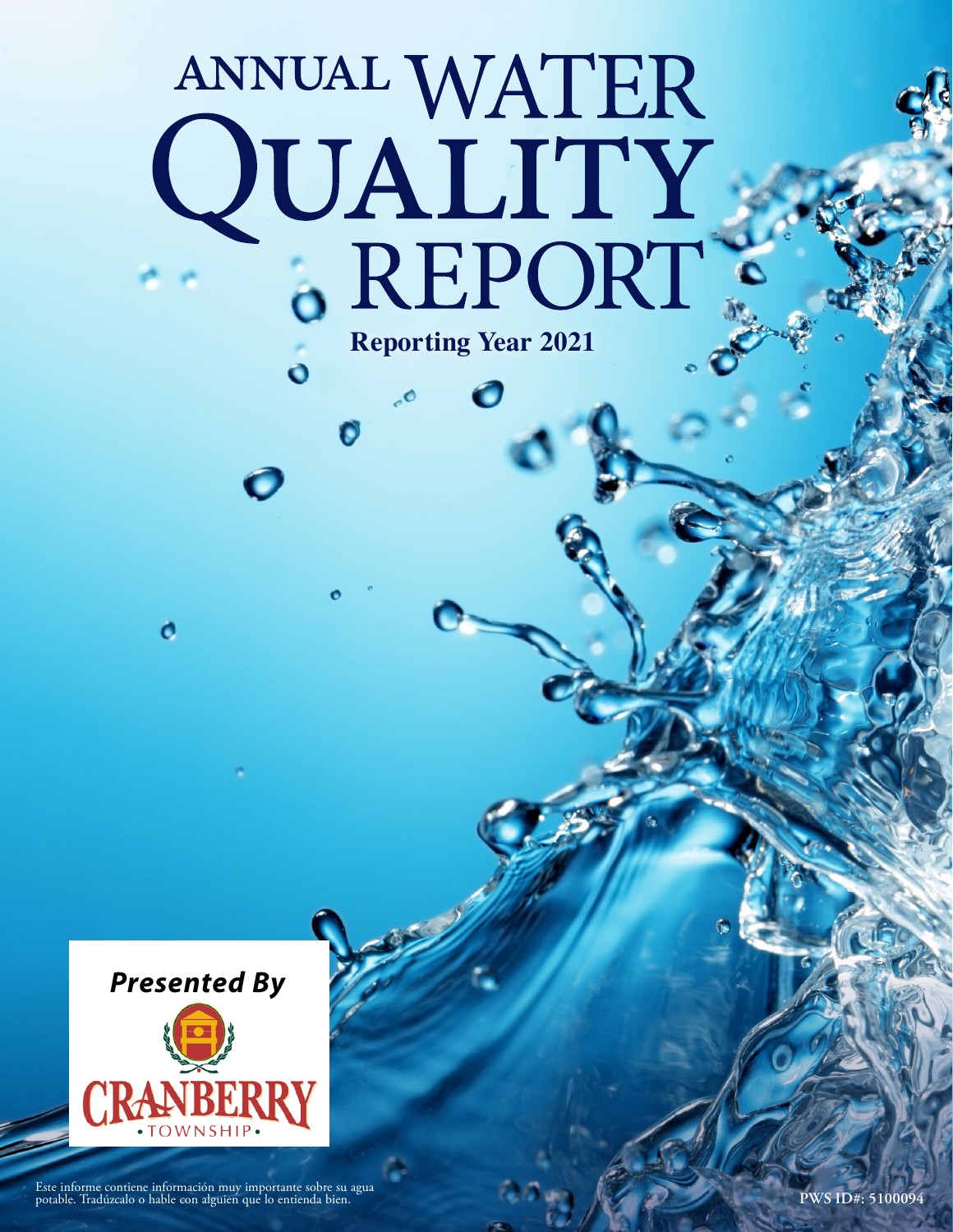### **Letter from the Board of Supervisors**

Safe, clean, and reliable. Those are the guiding principles<br>Cranberry Township follows to ensure residents and businesses receive the highest-quality water possible. And according to state-mandated water tests for 2021, that mission continues to be a success.

Simply put, Cranberry Township's water is of excellent quality series of similar findings about the way we gather, treat, and distribute water to our community, and we are committed to keeping that high level of success for years to come.

Our highly trained staff continues to develop a long-range infrastructure improvement plan with a goal of improving water quality even further and identifying ways to ensure projects are completed efficiently. That includes finding ways to protect recent investments and upgrades in our system while simultaneously keeping it functioning at the highest level. While line breaks and repairs are routinely minimal, our they become larger and more expensive. Our water provider, West View Water Authority, continues its mission of providing a quality product to our residents. It's a commitment the authority shares with Cranberry Township and the 31 other municipalities it services.

We take the task of providing Cranberry Township residents with the best possible water very seriously. We will continue to work with our team of experts - including water quality specialists, lab scientists, and plant operators - to deliver the safest and highest-quality water to the residents of Cranberry Township. It's a mission that informs everything they do, and one in which they take great pride. We are proud to serve you and pleased to have the opportunity to work hard to ensure water service remains safe, clean, and reliable.

Sincerely,

Cranberry Township Board of Supervisors.

#### **Water Treatment Process**

Before water arrives in Cranberry, it undergoes a series of treat-ments at the West View Water Authority's plant in Baden.

After screening at the plant's intake, the water is pumped from the intake building to the treatment facility, passing through an in-line static mixer where various chemicals are added to adjust the pH, remove additional iron and manganese, help with the coagulation process, and provide chlorination treatment.

The treated water is then directed into two flocculation tanks, followed by two plate settler clarification units. The effluent of the sedimentation basins is directed to six dualmedia gravity filters, combined, and sent through two UV disinfection units and into two clearwell tanks. Effluent from the clearwell tanks is combined, the pH is adjusted for corrosion control, it's treated with chlorine for final disinfection, and then it passes through a static mixer before powerful pumps send the water on its way to Cranberry.

#### **Lead in Home Plumbing**

If present, elevated levels of lead can cause serious health<br>problems, especially for pregnant women and young<br>dillated in diplomatic contraction of the material **L** problems, especially for pregnant women and young children. Lead in drinking water is primarily from materials and components associated with service lines and home plumbing. We are responsible for providing high-quality drinking water, but we cannot control the variety of materials used in plumbing components. When your water has been sitting for several hours, you can minimize the potential for lead exposure by flushing your tap for 30 seconds to 2 minutes before using water for drinking or cooking. If you are concerned about lead in your water, you may wish to have your water tested. Information on lead in drinking water, testing methods, and steps you can take to minimize exposure is available from the Safe Drinking Water Hotline at (800) 426-4791 or at [www.epa.gov/safewater/lead](http://www.epa.gov/safewater/lead).

#### **Where Does My Water Come From?**

Cranberry Township purchases its entire water supply - 913 million gallons last year - from the West View Water Authority in Allegheny County. Cranberry has a state allocation permit to use up to 4.4 million gallons a day from the Ohio River for drinking water, an amount we are comfortably below. The township's water supply, which accounts for growth over the coming years, is secured through a 25-year agreement with West View. We are proud to be West View's largest customer. West View operates two treatment plants, Neville Island and Baden, both of which utilize water taken from the Ohio River.

#### **Important Health Information**

Some people may be more vulnerable to<br>Scontaminants in drinking water<br>than the general population. **Contaminants** in drinking water than the general Immunocompromised persons such as persons with cancer undergoing chemotherapy, persons who have undergone organ transplants, people with HIV/AIDS or other immune



system disorders, some elderly, and infants may be particularly at risk from infections. These people should seek advice about drinking water from their health care providers. The U.S. EPA/CDC (Centers for Disease Control and Prevention) guidelines on appropriate means to lessen the risk of infection by *Cryptosporidium* and other microbial contaminants are available from the Safe Drinking Water Hotline at (800) 426- 4791 or<http://water.epa.gov/drink/hotline>.

## **QUESTIONS?** We encourage you to share your

thoughts with us on the information contained in this report. We believe well-informed customers are important to the success of a community. If you have questions or concerns, call Customer Service: (724) 776-4806.

This report, along with those from previous years, is posted online at [www.cranberrytownship.org/WaterQualityReport](http://www.cranberrytownship.org/WaterQualityReport). Printed copies are also available upon request.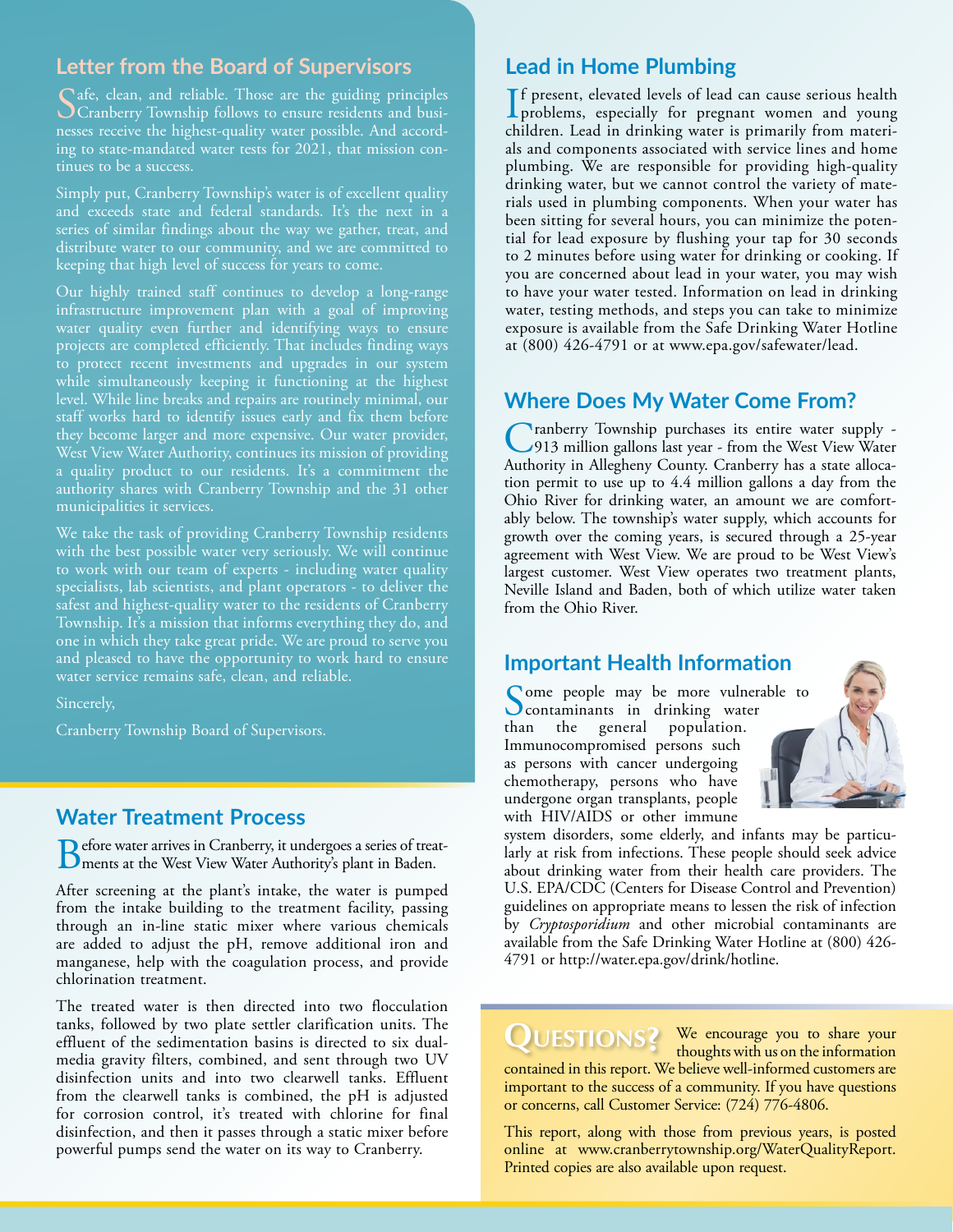## **Community Participation**

Cranberry Township is always eager to hear about matters concerning our water and wastewater systems. Meetings<br>
of the Board of Supervisors are normally scheduled for 6:30 p.m. on the first and last Thursday of the month. opportunity for public comment is always on the agenda, so please use this opportunity to engage with township officials. For more information go to [Cranberrytownship.org](http://Cranberrytownship.org)

### **Monitoring and Reporting Violation**

On February 9, 2022, we became aware that our system<br>recently failed to collect the correct number of drinking<br>were sense in this consideration and dependent distance water samples within a specific time period. Although this incident was not an emergency, as our customers, you have a right to know what happened and what we did (and are doing) to correct this situation. We are required to monitor your drinking water for specific contaminants on a regular basis. Results of regular monitoring are an indicator of whether our drinking water meets health standards.

During October 2021, we collected trihalomethane and haloacetic acid samples one day earlier than required. We are required to take four samples per quarter within three days of October 16, 2021. Samples were collected on October 12, 2021, which was one day earlier than required.

#### **What should I do?**

There is nothing you need to do at this time. You may continue to drink the water. If a situation arises where the water is no longer safe to drink, you will be notified within 24 hours.

#### **What is being done?**

We will monitor sample schedules and coordinate analysis with the laboratory during the time period within three days of the required sampling date. For more information, please contact Customer Service at (724) 776-4806 or 2525 Rochester Road, Cranberry Township, PA 16066.

This notice is being sent to you by Cranberry Township, State Water System ID#: 5100094.

Date distributed: July 2022

## **How Long Can I Store Drinking Water?**

The disinfectant in drinking water will eventually dissipate even in a closed container. If that container housed bacteria prior to filling up with the tap water the bacteria may continue to grow once the disinfectant has dissipated. Some experts believe that water could be stored up to six months before needing to be replaced. Refrigeration will help slow the bacterial growth.

## **Substances That Could Be in Water**

To ensure that tap water is safe to drink, the U.S. EPA and DEP prescribe regulations limiting the amount of certain contaminants in water provided by public water systems. U.S. Food and Drug Administration and DEP regulations establish limits for contaminants in bottled water, which must provide the same protection for public health. Drinking water, including bottled water, may reasonably be expected to contain at



least small amounts of some contaminants. The presence of these contaminants does not necessarily indicate that the water poses a health risk.

The sources of drinking water (both tap water and bottled water) include rivers, lakes, streams, ponds, reservoirs, springs, and wells. As water travels over the surface of the land or through the ground, it dissolves naturally occurring minerals, in some cases, radioactive material, and substances resulting from the presence of animals or from human activity. Substances that may be present in source water include:

Microbial Contaminants, such as viruses and bacteria, which may come from sewage treatment plants, septic systems, agricultural livestock operations, or wildlife;

Inorganic Contaminants, such as salts and metals, which can be naturally occurring or may result from urban stormwater runoff, industrial or domestic wastewater discharges, oil and gas production, mining, or farming;

Pesticides and Herbicides, which may come from a variety of sources such as agriculture, urban stormwater runoff, and residential uses;

Organic Chemical Contaminants, including synthetic and volatile organic chemicals, which are by-products of industrial processes and petroleum production and may also come from gas stations, urban stormwater runoff, and septic systems;

Radioactive Contaminants, which can be naturally occurring or may be the result of oil and gas production and mining activities.

For more information about contaminants and potential health effects, call the U.S. EPA's Safe Drinking Water Hotline at (800) 426-4791. [www.epa.gov/ground-water-and-drinking](http://www.epa.gov/ground-water-and-drinking-water/safe-drinking-water-information)[water/safe-drinking-water-information](http://www.epa.gov/ground-water-and-drinking-water/safe-drinking-water-information)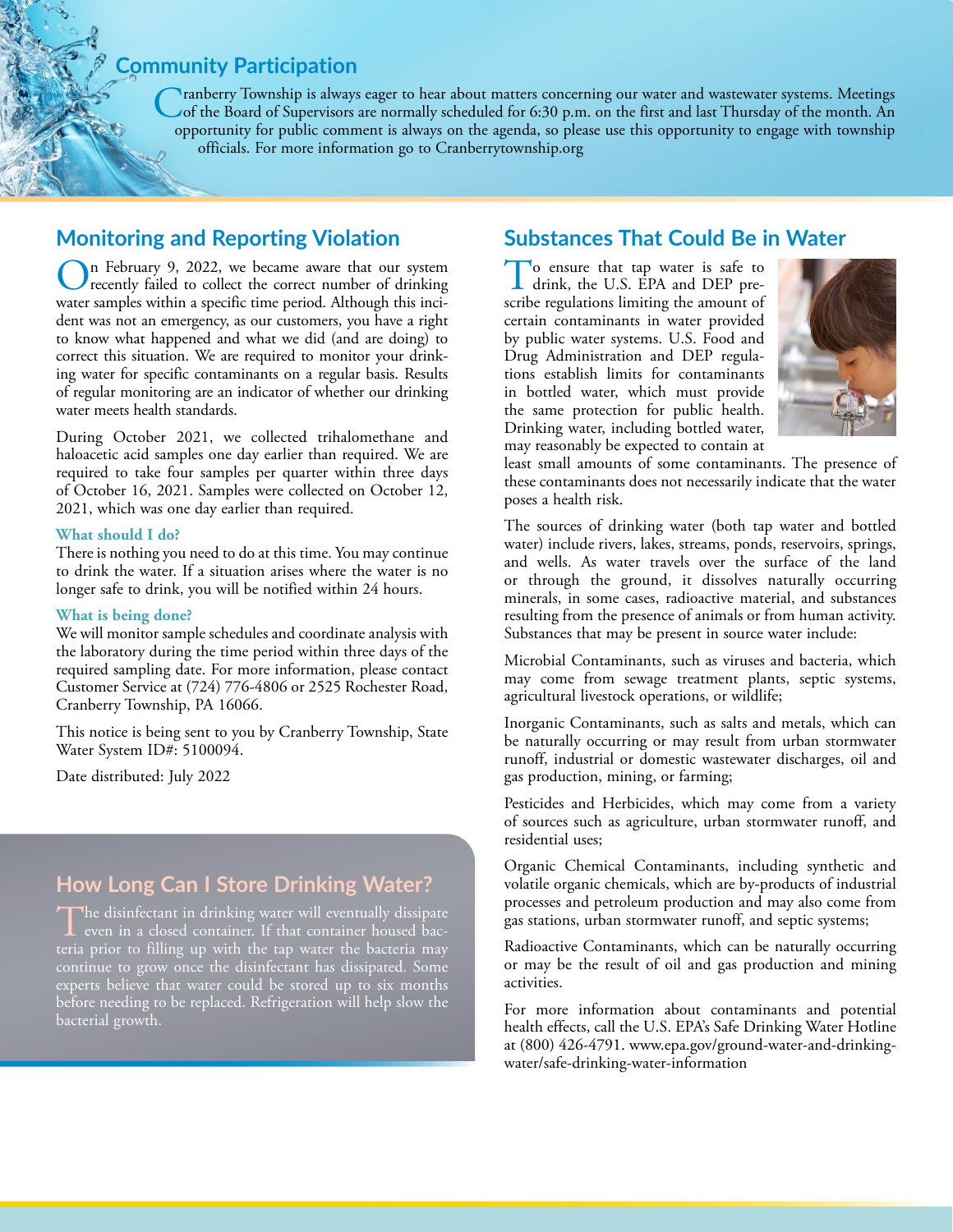## **Test Results**

Our water is monitored for many different kinds of substances on a very strict sampling schedule, and the water we deliver must meet specific health<br>Standards. Here, we only show those substances that were detected in our Remember that detecting a substance does not mean the water is unsafe to drink; our goal is to keep all detects below their respective maximum allowed levels.



The state recommends monitoring for certain substances less than once per year because the concentrations of these substances do not change frequently. In these cases, the most recent sample data are included, along with the year in which the sample was taken.

#### REGULATED SUBSTANCES

|                                                          |                               |                      |                        |                                  | West View Water<br><b>Cranberry Township</b><br><b>Authority Baden Plant</b> |                                  | <b>West View Water</b><br><b>Authority Neville Plant</b> |                                  |                          |                  |                                                                                                                                 |
|----------------------------------------------------------|-------------------------------|----------------------|------------------------|----------------------------------|------------------------------------------------------------------------------|----------------------------------|----------------------------------------------------------|----------------------------------|--------------------------|------------------|---------------------------------------------------------------------------------------------------------------------------------|
| <b>SUBSTANCE</b><br>(UNIT OF MEASURE)                    | <b>YEAR</b><br><b>SAMPLED</b> | <b>MCL</b><br>[MRDL] | <b>MCLG</b><br>[MRDLG] | <b>AMOUNT</b><br><b>DETECTED</b> | <b>RANGE</b><br>LOW-HIGH                                                     | <b>AMOUNT</b><br><b>DETECTED</b> | <b>RANGE</b><br><b>LOW-HIGH</b>                          | <b>AMOUNT</b><br><b>DETECTED</b> | <b>RANGE</b><br>LOW-HIGH | <b>VIOLATION</b> | <b>TYPICAL SOURCE</b>                                                                                                           |
| <b>Chloramines [Distribution]</b> (ppm)                  | 2021                          | $[4]$                | $[4]$                  | 0.2                              | $0.2 - 1.81$                                                                 | 1.3                              | $1.3 - 1.8$                                              | 1.2                              | $1.2 - 1.9$              | No               | Water additive used to control microbes                                                                                         |
| <b>Chloramines [Entry Point]</b> (ppm)                   | 2021                          | MinRDL<br>$= 0.2$    | <b>NA</b>              | 0.76                             | $0.76 - 1.93$                                                                | 1.2                              | $1.2 - 2.4$                                              | 1.3                              | $1.3 - 2.1$              | No               | Water additive used to control microbes                                                                                         |
| <b>Chlorine [Distribution]</b> (ppm)                     | 2021                          | $[4]$                | $[4]$                  | 0.23                             | $0.23 - 1.9$                                                                 | 0.7                              | $0.7 - 1.6$                                              | 1.0                              | $1.0 - 1.6$              | No               | Water additive used to control microbes                                                                                         |
| <b>Chlorine [Entry Point]</b> (ppm)                      | 2021                          | MinRDL<br>$= 0.2$    | NA                     | 0.69                             | $0.69 - 1.94$                                                                | 1.3                              | $1.3 - 2.2$                                              | 1.4                              | $1.4 - 2.1$              | No               | Water additive used to control microbes                                                                                         |
| <b>Fluoride</b> (ppm)                                    | 2021                          | $\overline{2}$       | 2                      | NA                               | NA                                                                           | 0.567                            | NA                                                       | 0.533                            | NA                       | No               | Erosion of natural deposits; Water additive<br>which promotes strong teeth; Discharge<br>from fertilizer and aluminum factories |
| Haloacetic Acids [HAAs]-Stage<br>$2$ (ppb)               | 2021                          | 60                   | <b>NA</b>              | NA                               | NA                                                                           | 18.2                             | $6 - 31$                                                 | 18.2                             | $6 - 31$                 | No               | By-product of drinking water disinfection                                                                                       |
| <b>Nitrate</b> (ppm)                                     | 2021                          | 10                   | 10                     | NA                               | NA                                                                           | 0.89                             | NA                                                       | 1.06                             | NA                       | No               | Runoff from fertilizer use; Leaching from<br>septic tanks, sewage; Erosion of natural<br>deposits                               |
| <b>TTHMs [total trihalomethanes]-</b><br>Stage $2$ (ppb) | 2021                          | 80                   | <b>NA</b>              | NA                               | <b>NA</b>                                                                    | 63.5                             | $18 - 84$                                                | 63.5                             | $18 - 84$                | No               | By-product of drinking water disinfection                                                                                       |

**Tap water samples were collected for lead and copper analyses from sample sites throughout the community**

|                                       |                               |             |               | <b>Cranberry Township</b>      |                                              | West View Water Authority Baden Plant |                                              |                  |                                                                                                                              |
|---------------------------------------|-------------------------------|-------------|---------------|--------------------------------|----------------------------------------------|---------------------------------------|----------------------------------------------|------------------|------------------------------------------------------------------------------------------------------------------------------|
| <b>SUBSTANCE</b><br>(UNIT OF MEASURE) | <b>YEAR</b><br><b>SAMPLED</b> | AL <b>T</b> | <b>MCLG</b>   | AMOUNT DETECTED<br>(90TH %ILE) | <b>SITES ABOVE AL/</b><br><b>TOTAL SITES</b> | <b>AMOUNT DETECTED</b><br>(90TH %ILE) | <b>SITES ABOVE AL/</b><br><b>TOTAL SITES</b> | <b>VIOLATION</b> | <b>TYPICAL SOURCE</b>                                                                                                        |
| <b>Copper</b> ( $ppm$ )               | 2019                          | 1.3         | $1.3^{\circ}$ | 0.0507                         | 0/30                                         | 0.09                                  | 0/61                                         | No               | Corrosion of household plumbing systems; Erosion of<br>natural deposits                                                      |
| <b>Lead</b> (ppb)                     | 2019                          |             |               | <b>ND</b>                      | 0/30                                         | 5.6                                   | 0/61                                         | No               | Lead service lines; Corrosion of household plumbing systems,<br>including fittings and fixtures; Erosion of natural deposits |

#### SECONDARY SUBSTANCES

|                                       |                               |                 |             |                                  |                                 | West View Water Authority Neville<br>  West View Water Authority Baden  <br>Plant |                                 |                  |                                |
|---------------------------------------|-------------------------------|-----------------|-------------|----------------------------------|---------------------------------|-----------------------------------------------------------------------------------|---------------------------------|------------------|--------------------------------|
| <b>SUBSTANCE</b><br>(UNIT OF MEASURE) | <b>YEAR</b><br><b>SAMPLED</b> | <b>SMCL</b>     | <b>MCLG</b> | <b>AMOUNT</b><br><b>DETECTED</b> | <b>RANGE</b><br><b>LOW-HIGH</b> | <b>AMOUNT</b><br><b>DETECTED</b>                                                  | <b>RANGE</b><br><b>LOW-HIGH</b> | <b>VIOLATION</b> | <b>TYPICAL SOURCE</b>          |
| <b>Manganese</b> (ppb)                | 2021                          | 50 <sub>1</sub> | <b>NA</b>   | 1.62                             | $0 - 1.62$                      | 1.62                                                                              | $0 - 1.62$                      | N <sub>o</sub>   | Leaching from natural deposits |